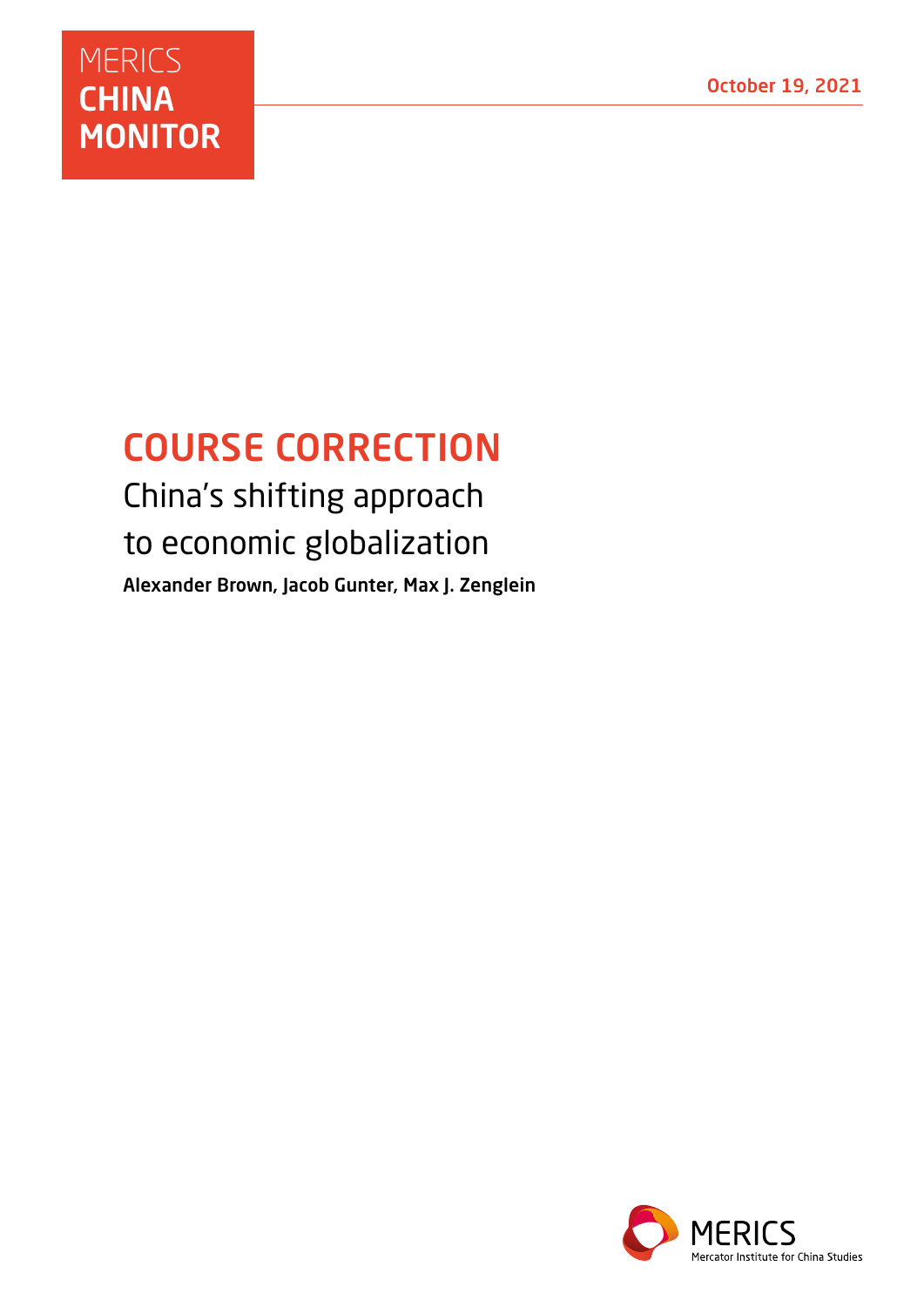#### KEY FINDINGS

- **China's leadership is trying to strike a balance between securitization and remaining globally integrated.** Beijing's policy response to new geopolitical realities will have profound implications for the trajectory of domestic reforms and China's future global economic integration.
- **China's commitment to hedged integration with the global economy has not changed, despite the hostile international environment.** But it is increasingly on China's terms – in stark contrast to the old liberalization mantra. China needs to remain connected to the global economy to achieve its goals of becoming a modern, technologically advanced, and prosperous country.
- **China seeks to reduce its reliance on essential external inputs.** Trade and investment links are being reshaped to be more resilient and to further China's development goals. The role of international exchanges has switched focus from exports and foreign investment to accessing strategic technology and know-how.
- **China aims to internalize global value chains and finance by leveraging its large domestic market.** Onshoring the production of critical inputs by foreign companies in areas vital for China builds economic self-reliance and contributes to developing indigenous alternatives, bringing their technology and production within the CCP's jurisdiction.
- **Contrary to some interpretations, the DCS is not universally bad news for foreign companies.** Expansions in market access in non-sensitive areas or in sectors in which China aims to onshore value chains mean new opportunities. However, protectionism, securitization efforts, new cybersecurity rules, and efforts to build supply chain resilience are simultaneously pushing out some foreign companies.
- Beijing's pursuit of managed integration means its treatment of foreign firms differs according to the industry and its strategic priority. Its variable approaches can be summarized as follows:
	- **• Protect market share** where local companies are globally competitive, such as in network equipment
	- **• Onshore foreign technology** where possible, for example in the chemicals sector
	- Create new **opportunities for non-sensitive foreign investment**, like in the automotive sector
	- **• Import foreign technology** where necessary, such as aerospace components
	- **• Integrate with global financial markets** and promote the yuan abroad, for example with greater access to foreign financial service providers
- **China's changing views on global economic integration means that foreign firms are granted access to a market that resembles a fortress that is currently being reinforced.** Foreign operations in China are de facto on a pathway to becoming more like a local Chinese entity rather than integrated in global networks. They are not decoupling from China, but rather decoupling their China operations from their global ones.

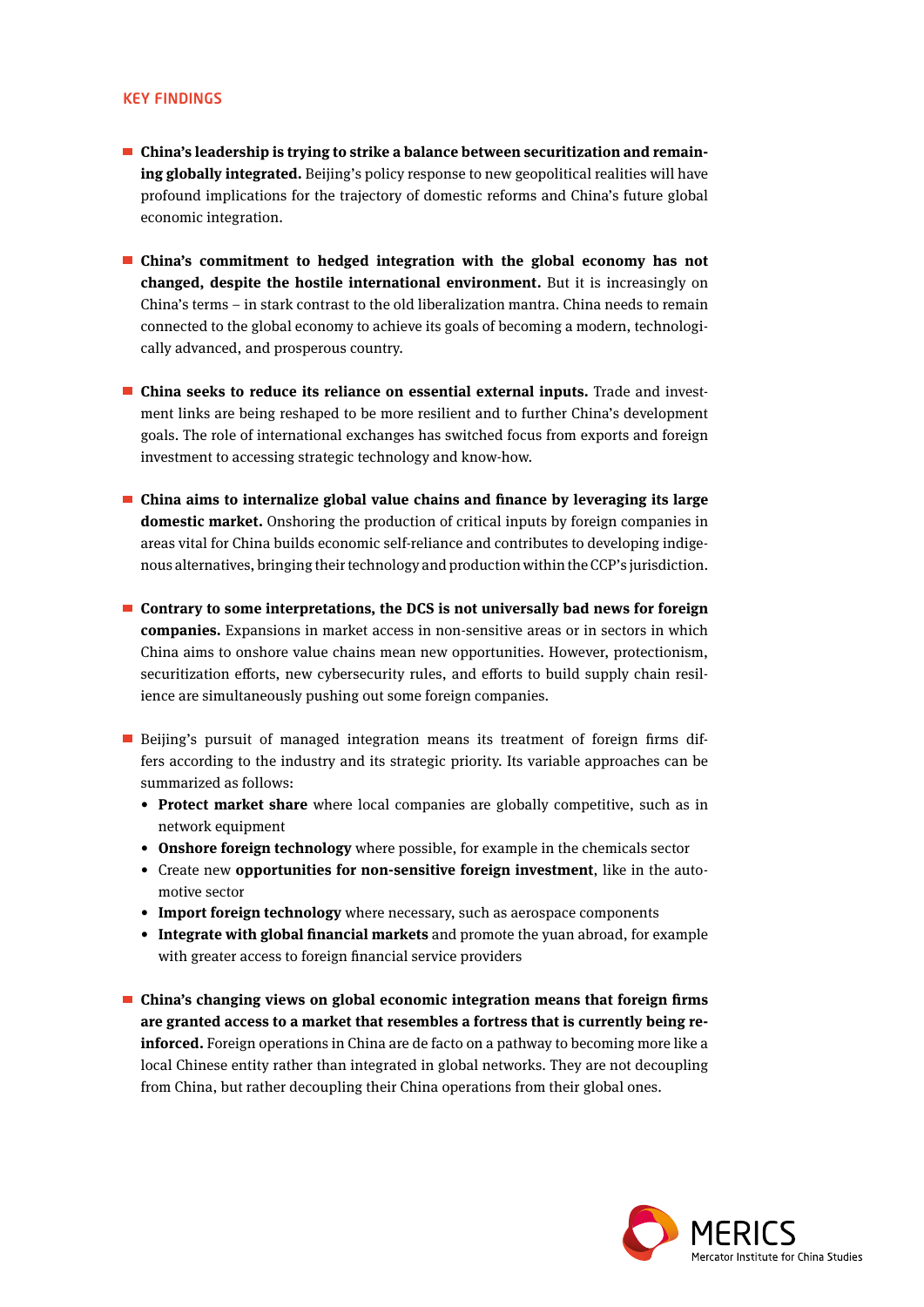

Sources: National Bureau of Statistics, EUCCC Business Confidence Survey, State Council, World Bank, United Nations Conference on Trade and Development, Cornell University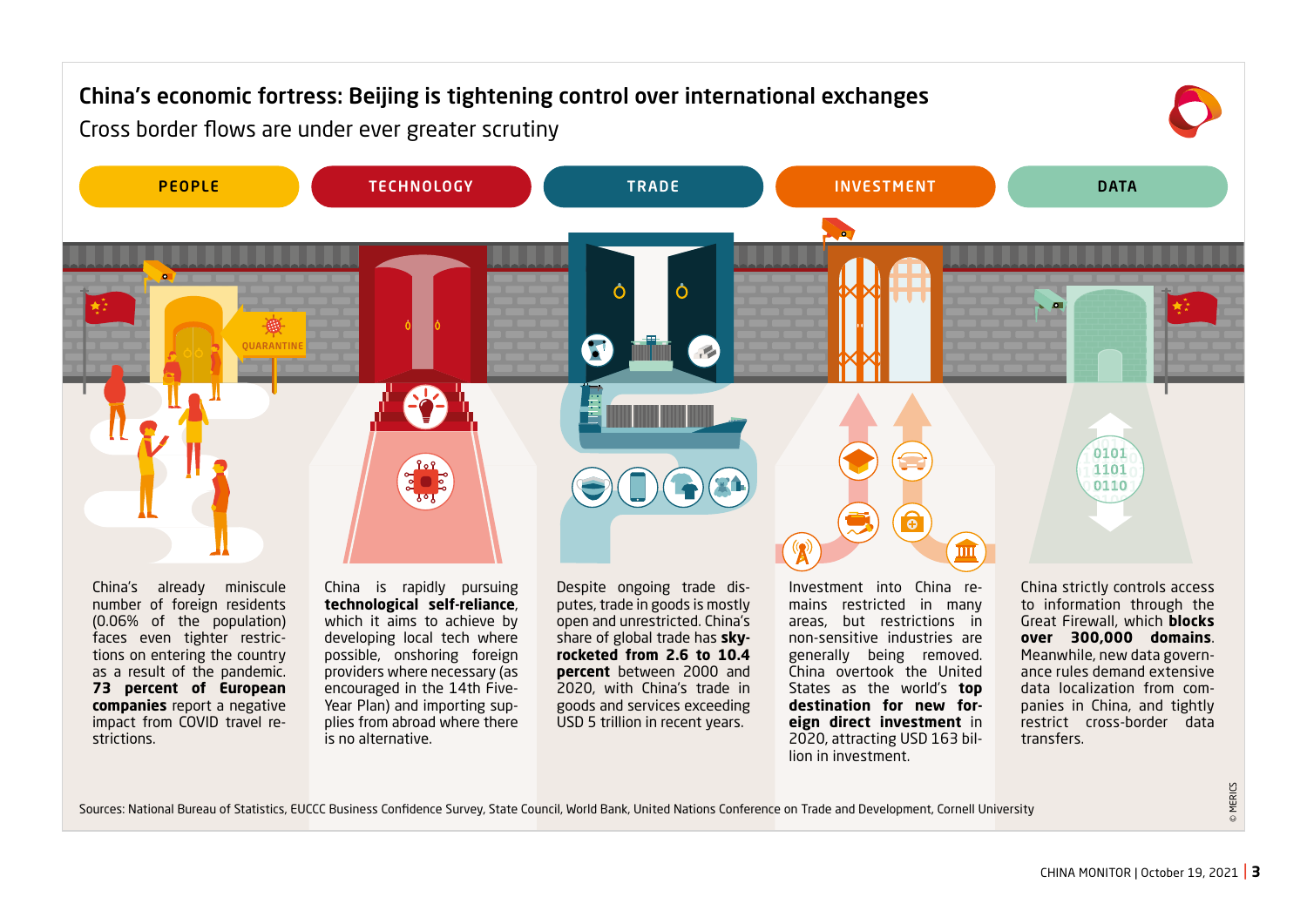# 1. CHINA ADJUSTS ITS APPROACH TOWARDS GLOBALIZATION AMID RISING GEOPOLITICAL FRICTIONS

China's gradual integration into the global economy has fueled its rise for 40 years. Yet this once-axiomatic economic driver has recently become far more contested, and its place within the party-state's strategic vision for future development is consequently less certain. In the past, optimism about China's integration into the global economy helped prevent any major confrontations. But today global interconnectedness is increasingly seen as a strategic vulnerability in China (and elsewhere) as growing economic rivalry and systemic differences have thrown up political frictions. In response, China's leadership has adjusted their approach to international economic engagement – with profound implications for the trajectory of domestic reforms and China's future global integration.

The policy shift towards the Dual Circulation Strategy (DCS) set out by President Xi Jinping in April 2020 focuses on managing China's interdependence with the world by emphasizing indigenous innovation and self-reliance. The shift has generated concern among Western politicians and observers, as it disrupts long-held, largely tacit beliefs that the eventual outcome of China's integration into the world economy would be gradual convergence of its economic and perhaps even political systems with Western norms.

However, dual circulation does not signal any return to pre-reform Mao-era isolation. China's leadership is adapting its approach to globalization to manage risks in a more volatile global setting. Despite the seemingly profound changes, the shift does not represent a radical transformation in Beijing's views on globalization and opening up.

China's embrace of globalization and the liberalization of its economy since the 1980s was always marked by caution and experimentation; it was a strategy of hedged integration. At each step, the CCP leadership was mindful of economic and political risks, careful to balance the country's needs and fears as they evolved (see Exhibit 2, p. 5).**<sup>1</sup>** Although the motivation and priorities for opening up have changed with China's economic development stages, the key building blocks include:

- **Catalyzing economic reform:** Propelling structural reforms, and pushing back against conservative vested interests
- **Strengthening marketization and competition:** Exposing Chinese companies to foreign competition to improve domestic supply, productivity, profitability, and innovation
- **Securing technology and innovation:** Accessing foreign technology and know-how to enable economic development and innovation
- **Attracting capital inflow:** Foreign investment boosts domestic growth, upgrades industry, and improves efficiency in China's financial markets.
- **Deepening economic ties:** Strong trade and investment ties help expand China's economic power. Real and prospective of opening China's market (even if just partially) helps secure market access for Chinese companies abroad for exports and investment.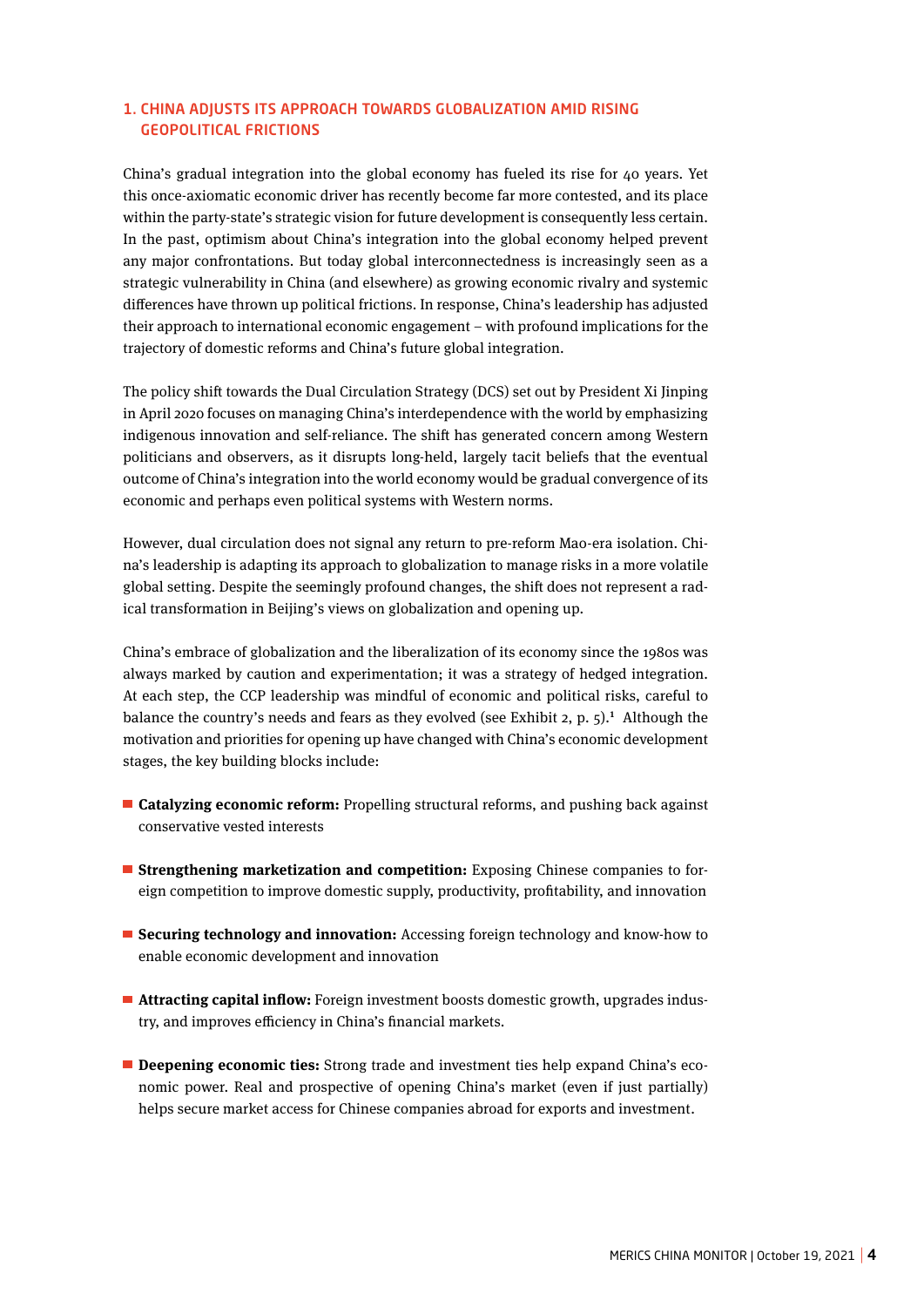#### Exhibit 2



China's engagement with the world is also no longer only a one-way street. Whereas China previously had to reform its economy to attract foreign investment, foreign companies can no longer afford to miss out on China's vast market opportunities. Since 2010, China has expanded its economic footprint: Chinese companies are venturing overseas and buying foreign entities.

China's greater international ambitions – most visible in the Belt and Road Initiative (BRI) launched in 2013 to connect and unlock new markets – reflect its growing economic weight and are accompanied by a perception of liberal market economies as being in relative decline, and potentially inferior to China's political and economic system. Nonetheless, Beijing still needs to secure access to foreign technology, know-how, and capital.

The shifting landscape of global economic relations requires China's leadership to rethink its approach – and is empowering conservative forces in China. Long-entrenched skepticism about Western principles of market forces (and democracy) is making a comeback. A greater focus on securitization, self-reliance, and – perhaps most dangerously – nationalism and ideology are fundamentally changing how China engages with the world.

Long-entrenched skepticism about Western principles of market forces is making a comeback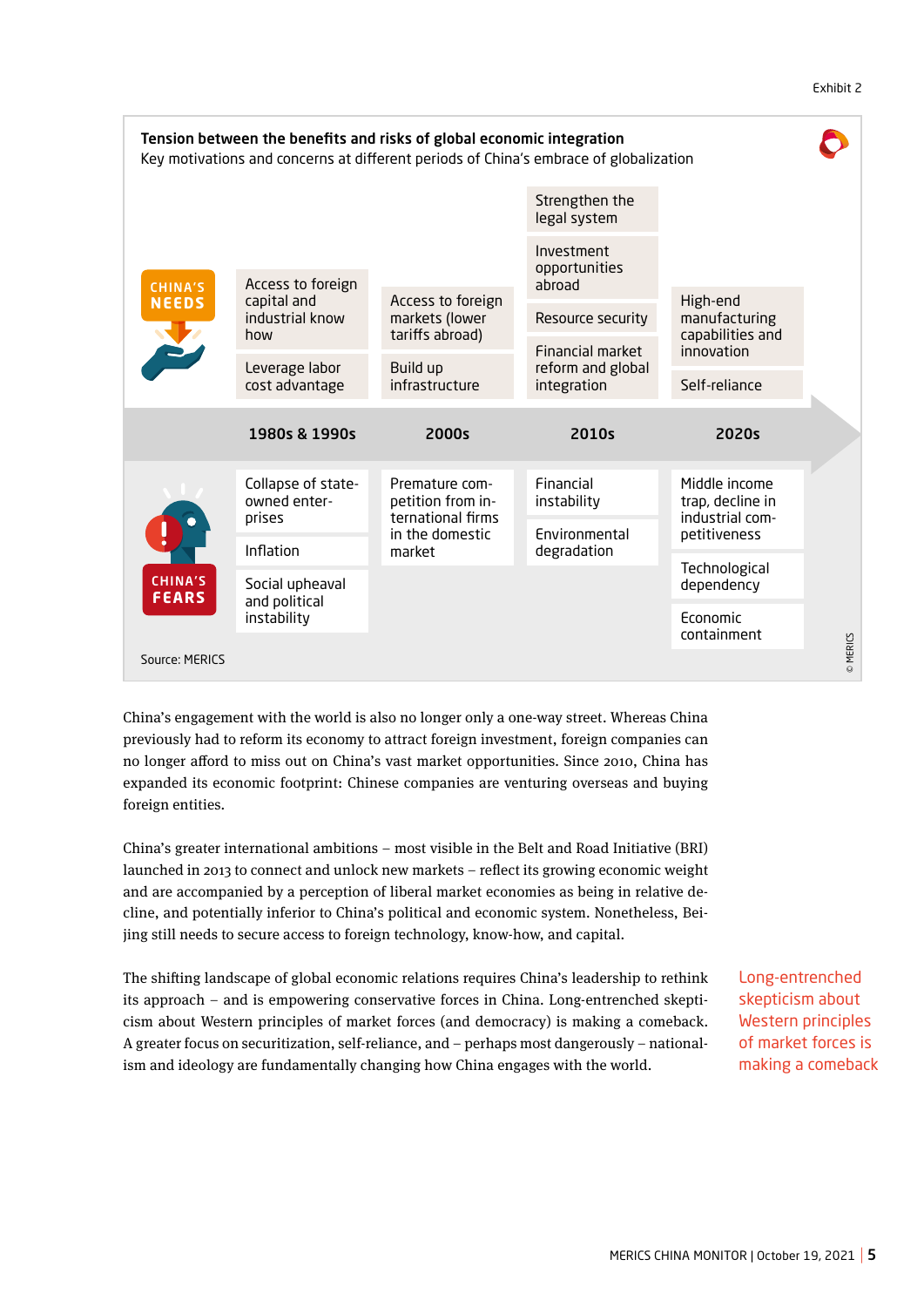#### 2. AMBITIONS AND VULNERABILITIES TIE CHINA TO THE WORLD ECONOMY

Confidence and insecurity feature strongly in Chinese debates on how to pursue external economic engagement. This contradictory mix is the product of China's current stage of development and reflects the fact that its overall economic power remains quite small. China has expanded its economic leverage in some areas, for example by consolidating global supply chains within its borders, and Chinese firms have attained leading positions in industries such as telecommunications, high-speed rail, and digital technologies. Yet it is still weak in crucial areas, such as foundational technology and international finance, so it holds limited chokepoints over other advanced economies.

Confidence stems from China's economic dynamism and resilience. China's share of the global economy jumped from 4.0 percent in 2001 to 17.4 percent by 2020.**<sup>2</sup>** GDP per capita growth averaged 8.1 percent a year in the same period.**<sup>3</sup>** China managed to avoid significant financial shocks during the 1997/98 Asian Financial Crisis and Global Financial Crisis in 2008/09. Beijing draws further evidence of the benefits of its economic model from the swift economic recovery after the Covid-19 outbreak in 2020.

China has become increasingly emboldened in international affairs, which is often perceived overseas as an attempt to dominate others. Yet domestically this is viewed as China simply defending its core interests. China remains aware of its relative weakness. The sense of injustice suffered at the hands of imperialist forces in the "century of humiliation" from the Opium War to 1949 has been translated into a domestic political strength as pushback from advanced economies is readily seen as a bid to undermine a "weaker" China.

Beijing is already convinced that the United States is pursuing a policy of containment against China.**<sup>4</sup>** Official narratives are dominated by the view that the United States and its allies are working to stall China's rise and maintain a monopoly on core technologies.**<sup>5</sup>** Deteriorating China-EU relations stoke these concerns. Scholars highlight the risks of China's dependence on other nations for technology and know-how as likely to hinder industrial upgrading and warn that foreign companies could leave.**<sup>6</sup>**

Conservative voices in the public arena have gained increased prominence amid economic antagonism. Previously, external pressure to conform with international expectations was a useful means to stimulate domestic reform; it is now seen as hostile. The leftist, statist wing of the CCP has long preferred a path of self-reliance; such voices feel vindicated by US moves against Huawei and ZTE threatening to cut off supply of high-end semiconductors. The self-reliance campaign, which has been running in the background for decades, has become a national priority that demands a "new type of whole of nation approach (新型 举国体制)," as announced in the 2020 Central Economic Work Conference.**<sup>7</sup>** This means extensive government support for strategic industries, targeted mergers and acquisitions of critical foreign tech and tightened national security regulations.

Nevertheless, China's approach to hedged integration has not changed. Opening up remains essential when it is to China's advantage – and also because China's dependence is widely acknowledged.**<sup>8</sup>** Overall, Chinese intellectuals and policymakers remain committed to economic integration, but increasingly on China's terms – in stark contrast to the old liberalization mantra. Justin Lin Yifu (林毅夫) of Peking University contends that, should the US block access to certain high-tech products, supply would be maintained through trade with other advanced economies in Europe and Asia.**<sup>9</sup>** Scholars such as Hu Ran (胡然) argue that complete tech decoupling between the US and China is not possible.**<sup>10</sup>**

China remains aware of its relative weakness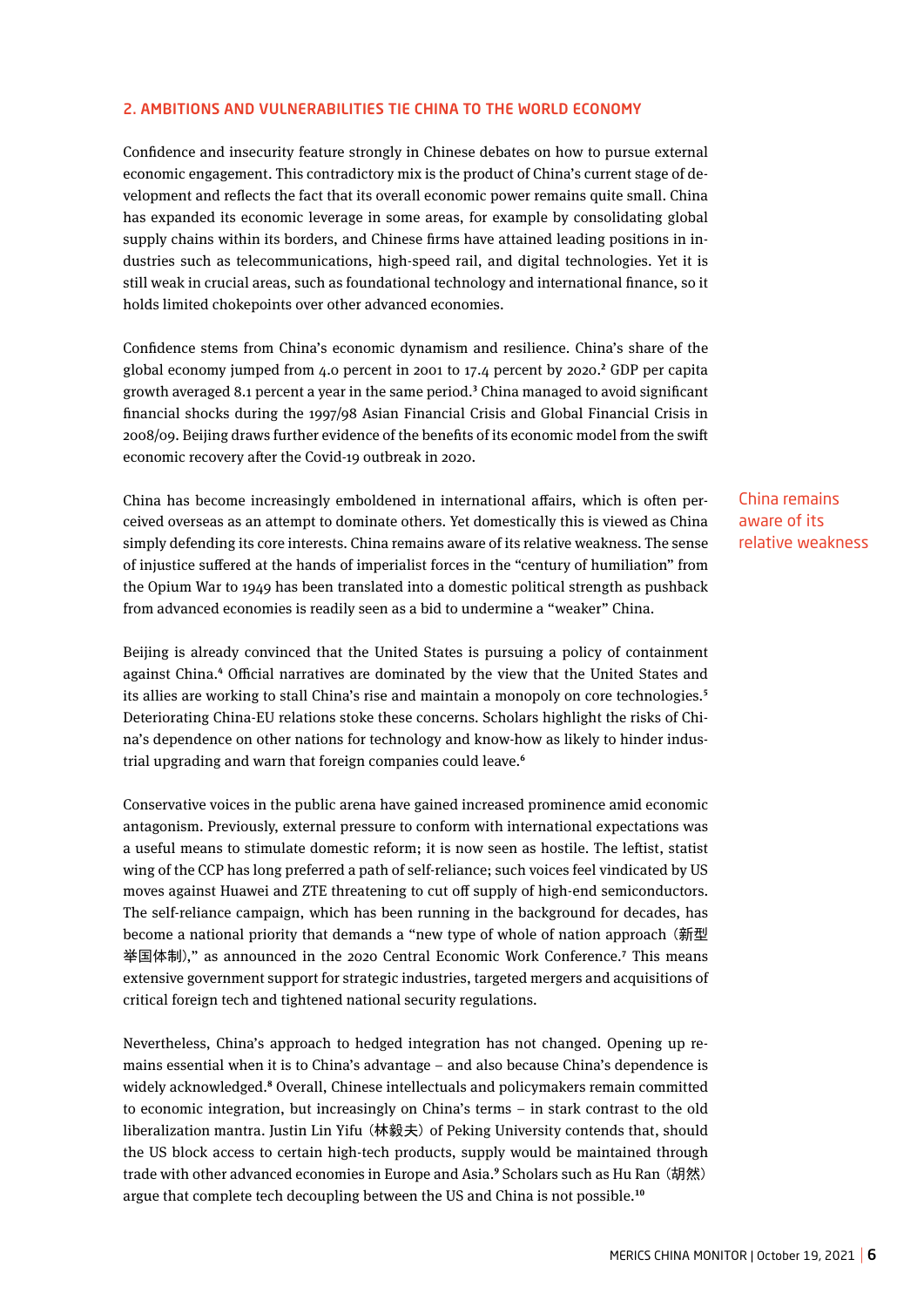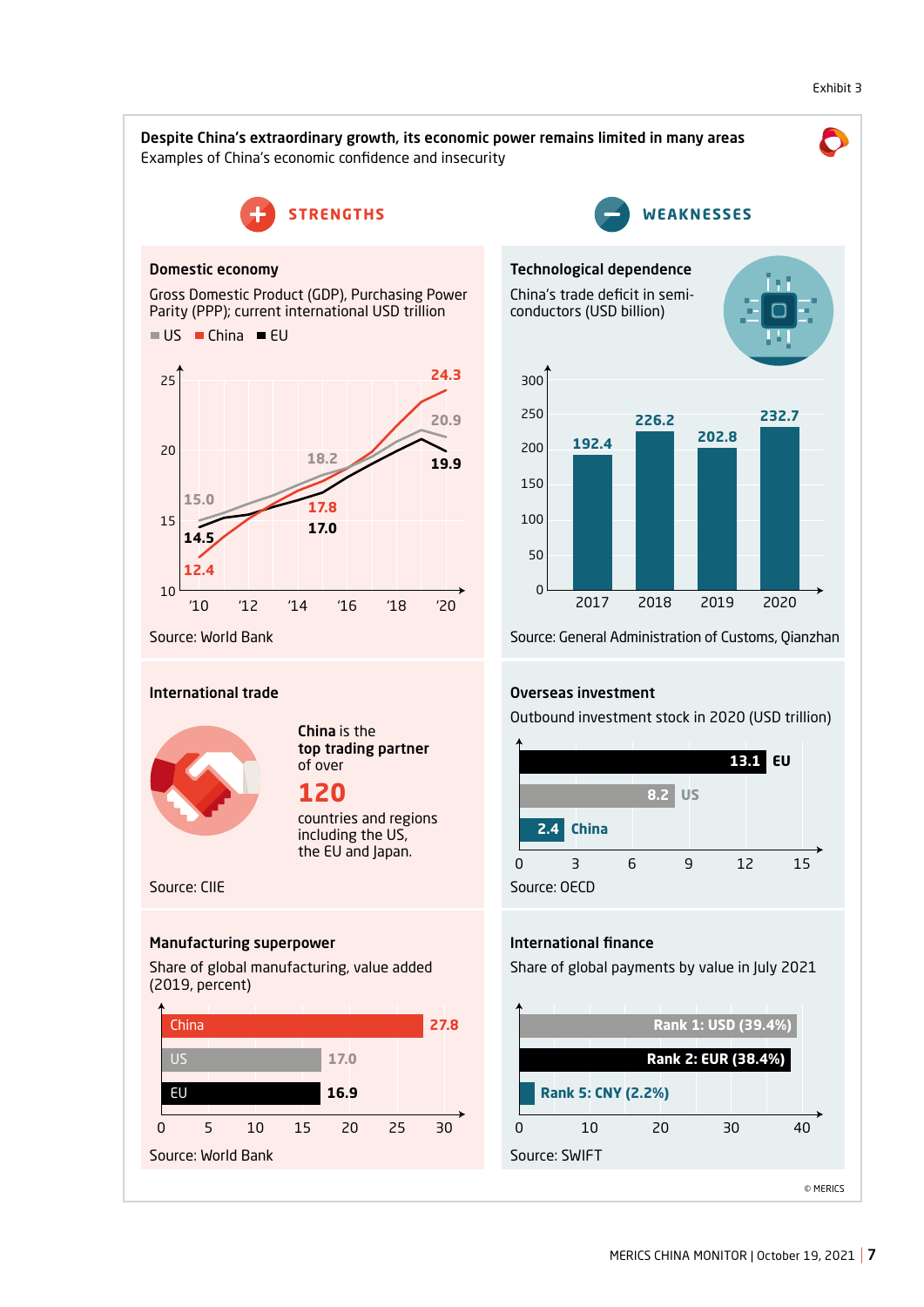The bottom line is that China needs to remain connected to the global economy to achieve its goals of becoming a modern, technologically advanced, and prosperous country. China's political ambition does not yet match its economic and technological reality. Reinforced global connections are vital to becoming more self-sufficient and upgrading the economic structure. Accordingly, China's leadership has developed a new blueprint for engagement with the world economy.

# 3. THE DUAL CIRCULATION STRATEGY: CORNERSTONE POLICY FOR NAVIGATING GLOBALIZATION'S NEW REALITIES

The Dual Circulation Strategy (国内国际双循环 or双循环 for short, hereafter: DCS) is China's overarching plan for further economic development and managing global integration. It was first mentioned in a speech by Xi Jinping at a meeting of the Central Financial and Economic Affairs Commission in April 2020. It seeks to address China's core challenges for the coming decades, ranging from external risks like protectionism and technological dependencies to domestic challenges like inadequate innovation capabilities, income inequality and environmental degradation.**<sup>11</sup>** The DCS is enshrined in China's 14**th** Five-Year Plan for economic development, which includes a mid-term outlook until 2035.**<sup>12</sup>**

The new flagship strategy marks a definitive break with the Great International Circulation Strategy pioneered by Deng Xiaoping which concentrated on export and investment-led growth. The key idea of the DCS is to strengthen the domestic market (internal or domestic circulation), while optimizing China's integration into global markets (external or international circulation).**<sup>13</sup>** The two main goals are to:

- **1.** Increase domestic consumption and innovation to become the chief drivers of economic development
- **2.** Reduce the reliance on essential external inputs and supplement domestic economic activity through global integration

# 3.1 Views on the DCS differ within China's elite

Internally, an extensive debate has unfolded on how to interpret the DCS, with senior bureaucrats advancing their preferences on how to achieve its broad goals.

- On one side are voices like that of former central bank advisor Yu Yongding (余永定), who calls for a "relatively independent and complete" Chinese industrial system. He highlights the importance of upgrading manufacturing capabilities.**<sup>14</sup>**
- Others, such as Vice Premier Liu He (刘鹤), stress market-oriented reforms as key to strong domestic circulation. Liu sees the DCS as an opportunity to implement more liberal market reforms such as making more credit available to private businesses.**<sup>15</sup>**
- Some prominent voices contend that the DCS provides momentum for further opening up. Former vice president of the State Council's Development Research Center, Wang Yiming (王一鸣), stresses the "obvious and significant" contributions of foreign companies to China's technological progress and favors further relaxing restrictions on foreign investment.**16**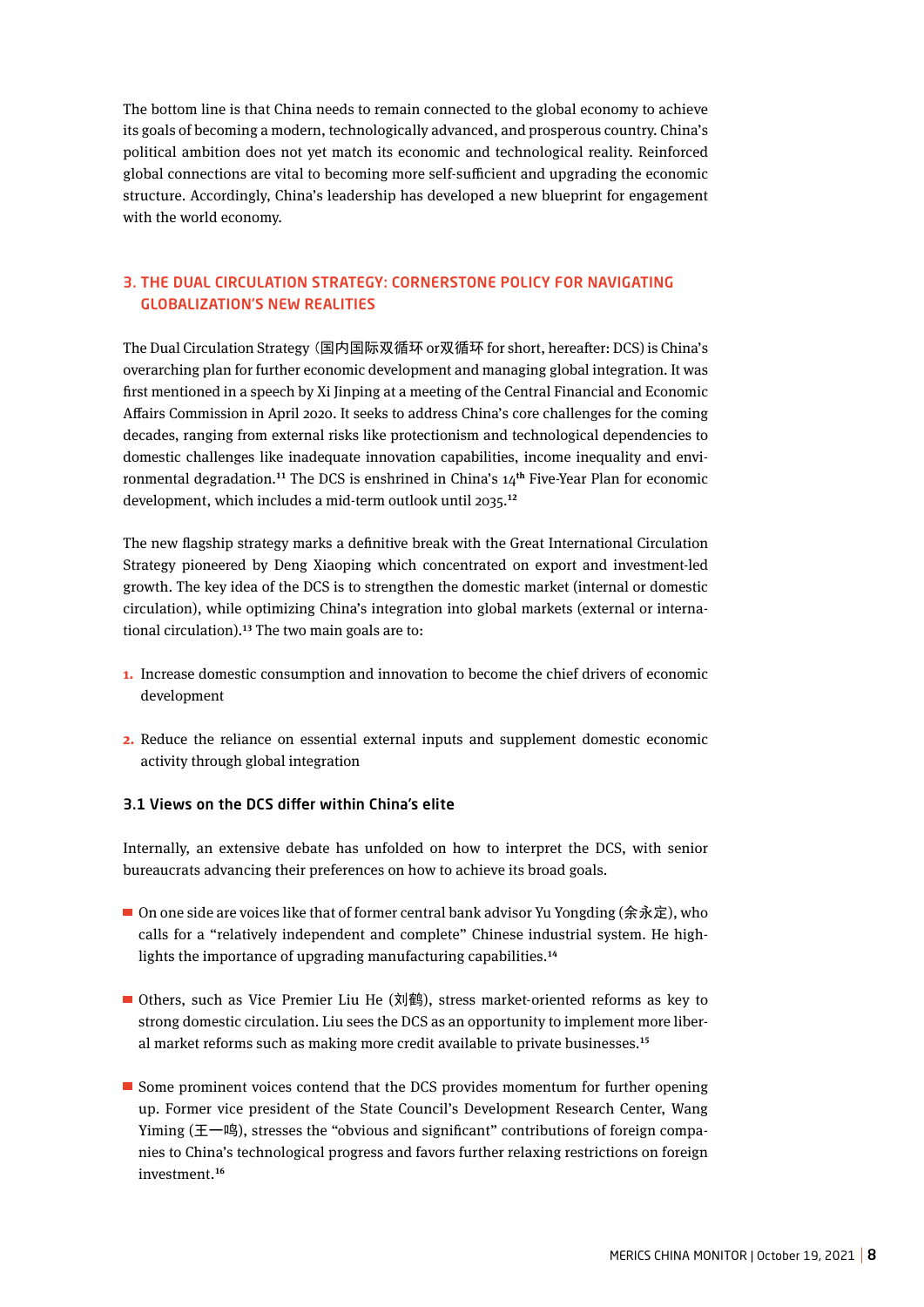# 3.2 Internalizing globalization to safeguard China's continued development

Under the DCS, trade and investment links are being reshaped to be more resilient and to further China's development goals. The role of the external circulation has switched focus from exports and foreign investment to accessing strategic technology and know-how. This equates to an attempt to internalize globalization, rather than relying on global supply chains. Self-reliance (自力更生), a key concept of the DCS, does not imply ceasing to engage with the rest of the world; it refers to the CCP's long-standing desire to maintain control over its economic development (see glossary in annex).**<sup>17</sup>**

Although China's pursuit of targeted regional and global integration includes a role for free trade agreements, Xi Jinping's rhetoric of continued commitment to reform and opening up in international fora should be questioned.**18** The fact that China joined the Regional Comprehensive Economic Partnership (RCEP) in 2020 and now wishes to join the Comprehensive and Progressive Agreement for Trans-Pacific Partnership (CPTPP) reflects its need to secure vital trade links and avoid isolation, rather than any firm commitment to increasing market access for foreign firms. Neither agreement was initiated by China, but participation in RCEP and CPTPP can bolster its central position in global trade networks.

China aims to absorb global value chains

can foster technologically advanced industries and boost competition, thereby accelerating the performance of Chinese firms. Foreign financial institutions are important to increase the efficiency of capital allocation. More broadly, China aims to absorb global value chains so that access to certain goods cannot be cut off by foreign governments.

The DCS allows for more, selective openness as officials seek to attract foreign firms that



Exhibit 4

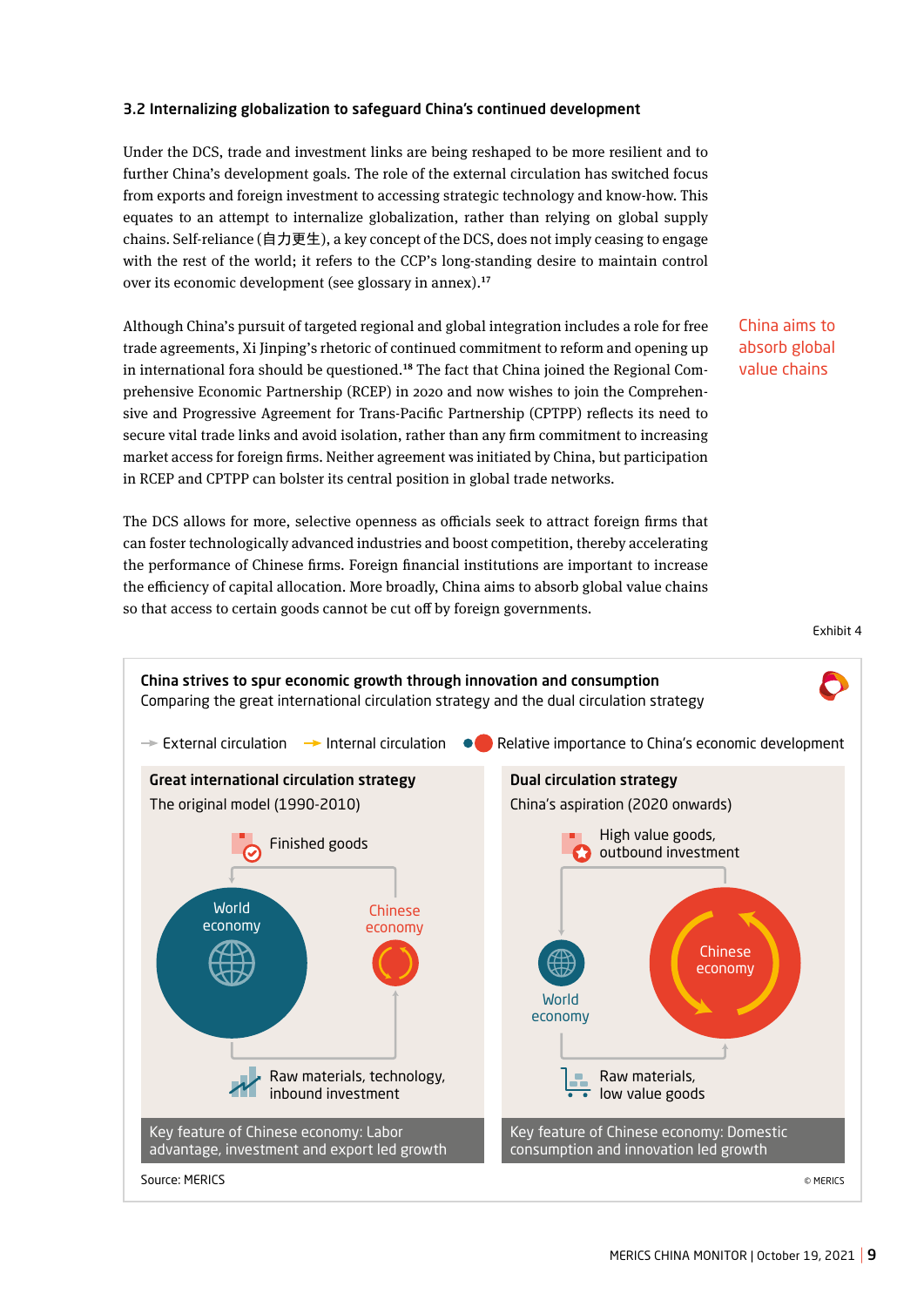# 4. A BLEND OF NEO-MERCANTILISM AND LIBERALIZATION: "DUAL CIRCULATION" OPENS SOME SECTORS, SECURITIZES OTHERS

China's state-planners recognize that current cross-border links could be weakened by the actions of foreign governments and are working to develop indigenous technologies, where possible, and onshore foreign providers where necessary. The end goal is to mitigate cross-border risks as soon as possible, then shift towards taking the technological high ground in global value chains and increasing the global position of the yuan. However, this should not be misunderstood as an all-encompassing effort – there are a wide range of non-sensitive industries where China is eager to expand market access and encourage foreign investment to benefit local growth and development. The policy thrust simultaneously liberalizes certain areas of the economy, while tightening and securitizing others.

# 4.1 Technological self-reliance through local innovation and protectionism

The US-China trade war sent China's self-reliance campaign into overdrive, especially given restrictions on US technology exports to some Chinese firms. Foundational technologies remain largely imported or foreign made and hence outside Beijing's control. Hundreds of billions of yuan have therefore been allocated to support innovation, using traditional state-aid mechanisms like financing on favorable terms or subsidies and newer tools like state-guided funds or technology-focused stock exchanges.

Policymakers are rolling out a suite of securitization measures, i.e., new rules to support both economic and national security – the national security dimensions of economic relations. For example, national security reviews are now required for firms investing in areas defined as Critical Information Infrastructure (CII). Typically, this covers any network equipment and related service agreements, as foreign providers are increasingly seen as unreliable. Reviews also extend to sectors that use such network equipment, for instance the banking sector where foreign banks are under pressure to localize their network equipment, service providers, and data management systems.

China also deploys less explicit tools that impact supply chains more broadly. There are unofficial yet growing demands in China for "Autonomous and Controllable" (A&C) technology value chains.**<sup>19</sup>** The implication is that in areas of critical technology, China aims to either develop indigenous production or to fully onshore foreign technology value chains as suppliers.

The A&C principle appears to be spreading and has been adopted by politically savvy Chinese firms as a call to find local suppliers where possible. European industrial software providers have found themselves subject to growing scrutiny from government suppliers and private companies alike. Some have noted that, though current customers still prefer their software, local business leaders believe Chinese alternatives are bound to become necessary at some point unless foreign providers can prove their politically reliability.

# 4.2 The long-term goal: seizing the technological high ground

In late 2020, Xi Jinping called for work to increase other countries' dependence on Chinese technology. He said China should tighten the reliance of international value chains on China and forge "assassin's mace" (杀手锏) technologies – upstream inputs that would allow Beijing to credibly choke off foreign markets as a deterrence. Similarly, calls to strengthen the internationalization of the yuan and China's role in global finance are aimed at The US-China trade war sent China's self-reliance campaign into overdrive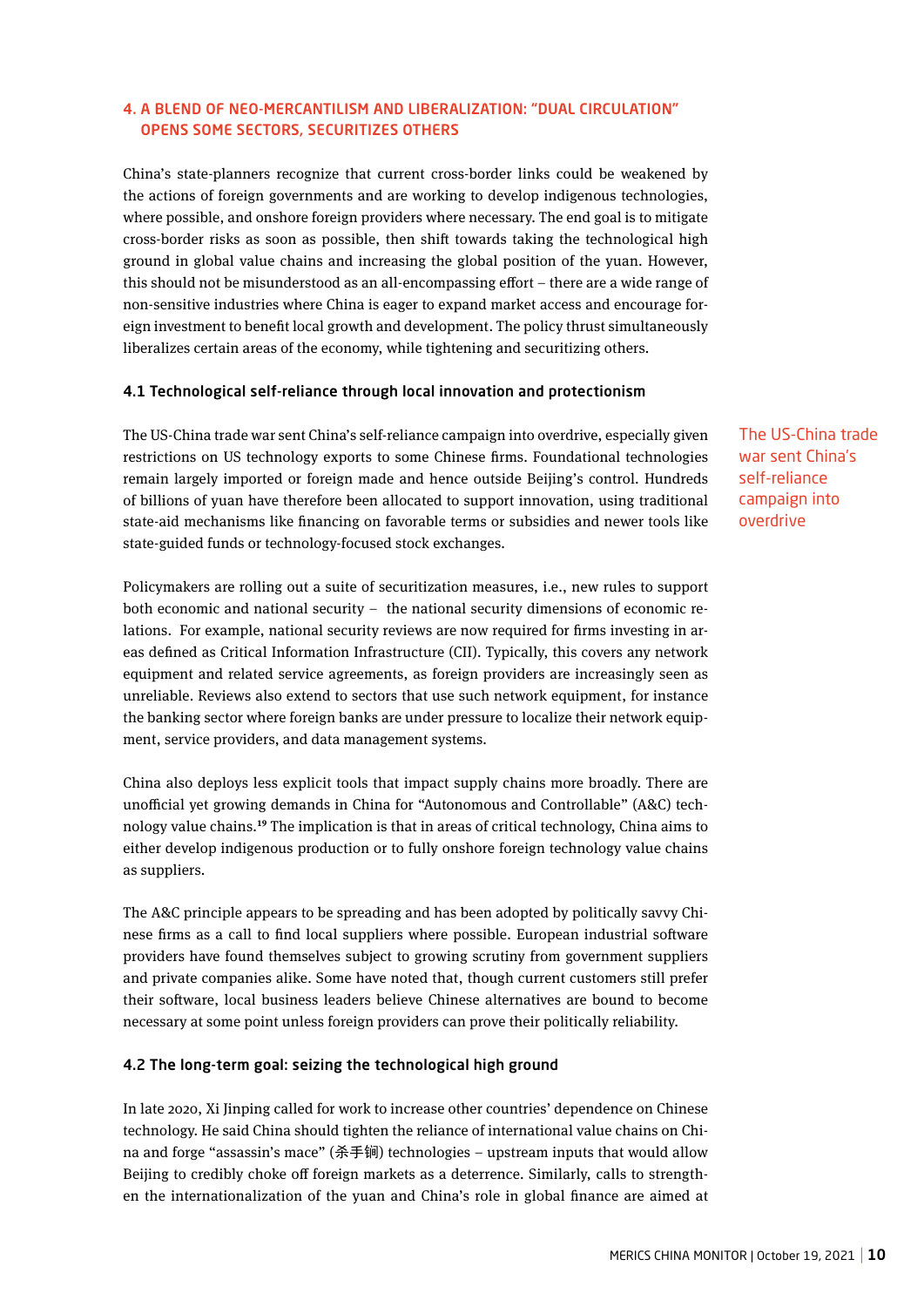reducing dependence, particularly on the United States' financial system and the USD. Essentially, state planners want to gain the same kind of leverage over others that the US has over China's essential inputs. Doing so would balance out dependencies that Beijing is unable to eliminate in the short-term, as the credible threat of retaliation would ratchet up the cost to other nations of any economic measures targeting China.

# 4.3 Onshoring critical input production is a priority, though not always achievable

The DCS does not aim for complete autarky. It is a policy upgrade within China's well-established managed integration approach, balancing internationalization, and self-reliance.**<sup>20</sup>** To solve the weakness of China's domestic economy, foreign technology and capital are needed. One strategy is to leverage the importance of China's domestic market for foreign companies in order to internalize global value chains and finance, bringing them within the CCP's sphere of influence. It is likely to produce highly selective and strategic market opening measures to foreign companies, based solely on ensuring their business activities support and advance China's domestic economic development goals. As such, policymakers are not only removing investment restrictions for foreign companies, but also rolling out the red carpet to facilitate onshoring. For example, if foreign semiconductor companies wanted to invest in cutting edge operations in China, Beijing would not only welcome it, but would likely fast-track and incentivize such a deal.

Despite policymakers' desire to replace or onshore foreign technology, there are many components and supplies where this cannot be achieved anytime soon. Some technology is subject to control by foreign governments; for instance, that of companies supplying the US military, such as airplane components, or those that fall under American export controls, like the most cutting-edge semiconductor tech. Meanwhile, other technology is tightly guarded against the risk of tech transfer or leakage in China by companies that refuse to onshore production of their most advanced components or products and prefer to export them instead.

# 4.4 Foreign investment in non-sensitive areas welcome if it adds to domestic circulation

Many technologies are not sensitive enough to be subjected to national or economic security concerns. These are already seeing improved market access, as investment in these industries will support China's domestic growth and consumption. This is already taking place, as the most direct barrier to foreign investment, the Foreign Investment Negative List (which clarifies in which areas foreign investors may not invest in China, or can only do so under certain conditions, like equity caps and joint venture requirements) has been steadily reduced.

Investment restrictions on the finance, downstream manufacturing, transportation, and infrastructure sectors have been progressively cut from the list, generating at least some meaningful new opportunities for foreign companies.**<sup>21</sup>** Seen in the context of technological self-reliance and securitization efforts, these opening measures have a wider significance within a broad parallel set of policy trajectories (see Exhibit 5, p. 12).

Foreign technology and capital are needed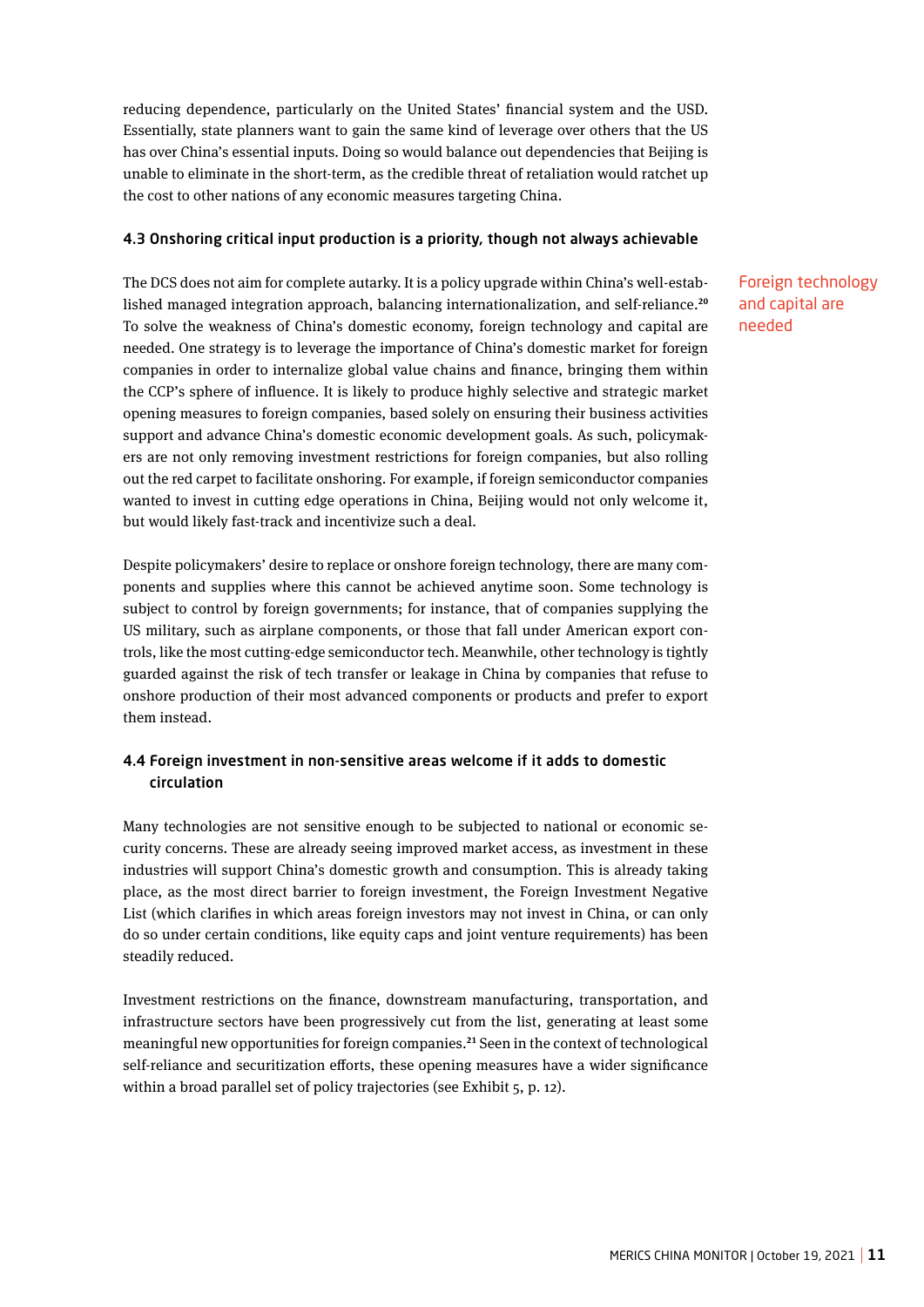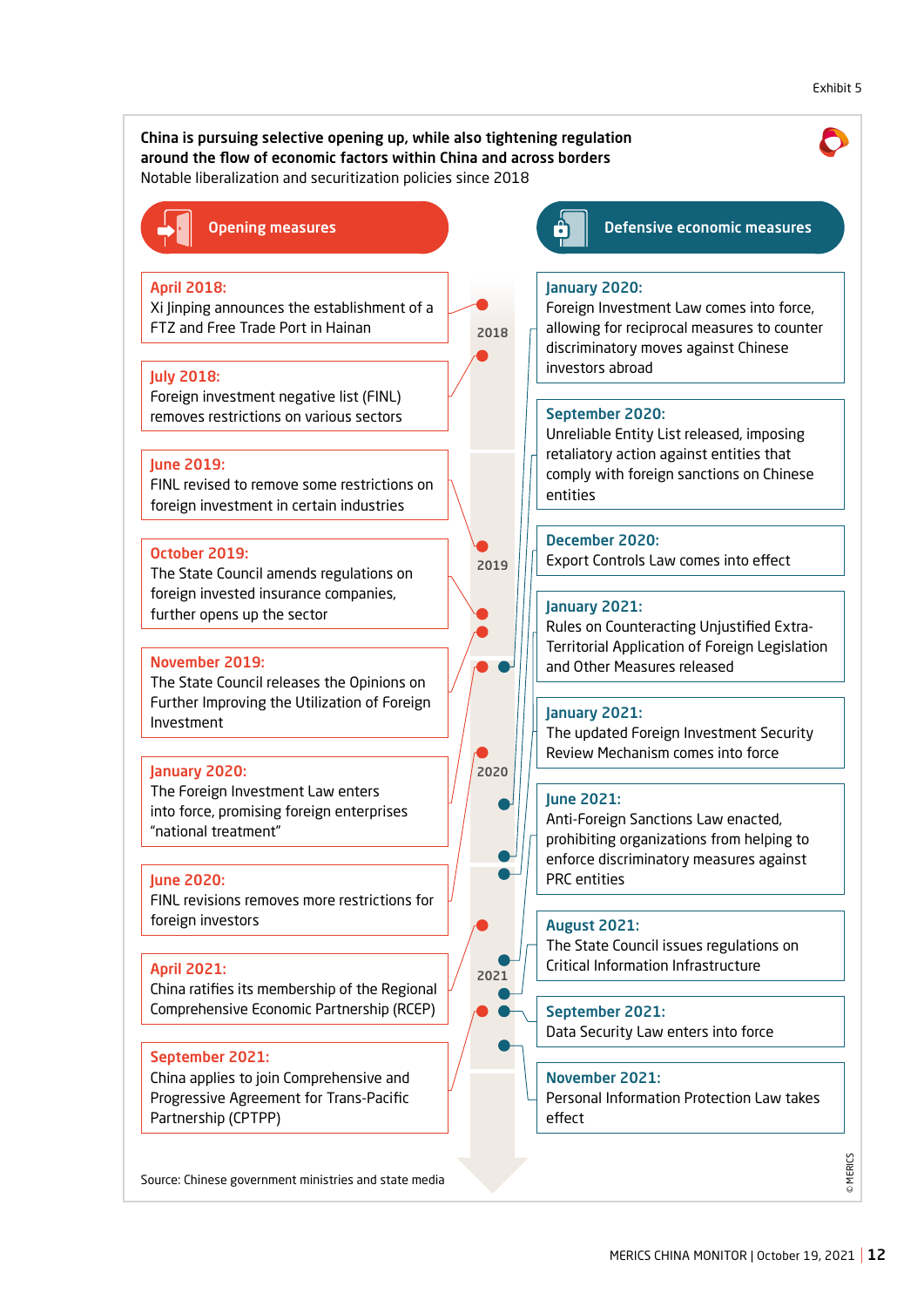# 4.5 Beijing's selective approach to foreign investors

Beijing's hedged global integration strategy has brought variations in the degree of opening up by sector over time. Strict capital controls were used to maintain economic stability; the state's chokehold over cyberspace is seen by the CCP as vital to social stability. A flurry of more recent changes has created a more politicized business environment, especially tighter data control, and Beijing's dramatic regulatory moves against China's own tech giants.

Contrary to some interpretations, the DCS is not universally bad news for foreign companies, as businesses across a variety of sectors stand to benefit from China's course correction. Corporate strategy makers will need to identify how their company is positioned within China's development goals and changing market access regime. Broadly speaking, the treatment of foreign firms can be broken into five categories aligned with Beijing's priorities.

- **a. Protect market share where local companies are globally competitive:** China's industrial policies promote protectionism where Chinese firms are technologically competitive. The clearest example of this trend exists in telecoms and ITC, where network equipment suppliers Huawei and ZTE have become world-class competitors. China is willing to protect market share for its indigenous champions and squeeze out foreign network equipment makers it once relied on, especially given that China's champions face US, European and Japanese restrictions. The dire situation is seen in Ericsson's 2021 Q2 revenue – down 60 percent year-on-year – and its closure of an R&D center.**<sup>22</sup>**
- **b. Onshore foreign technology where possible:** For years, state-planners pushed foreign chemicals-makers into joint ventures (JVs) with China's state-owned enterprises (SOEs), blocking full ownership. Then, in 2018, BASF and ExxonMobil were granted approval for massive wholly owned projects in Guangdong.**<sup>23</sup>** The shift was prompted by the refusal of foreign chemical manufacturers to risk technology transfer to local competitors through long-standing, though informal, JV requirements. Decision makers approved the projects, recognizing that it is better to have local production of critical upstream inputs necessary for China's industrial upgrading under party-state jurisdiction.
- **c. Create new opportunities for non-sensitive foreign investment:** The DCS presupposes consumption will take a greater share of China's economy; the automotive sector is a prime example of goods favored by China's growing middle class and hence chosen for fresh treatment. Onshoring high-end production and supply chains creates employment and tax revenue, plus the spillover benefits of skilled jobs and R&D investment. By removing JV requirements, China has attracted electric vehicle maker Tesla and truck maker Scania. Once investment in passenger vehicles is fully liberalized in 2022, Europe's carmakers are likely to strengthen their positions – boosting China's potential to evolve into a regional export base for major auto brands.**<sup>24</sup>**
- **d. Import foreign technology where necessary:** Replacing imports in the short term is out of the question in some sectors – for example aerospace – so state planners must accept cross-border risks to develop downstream industries. China's first passenger narrowbody jet airliner, COMAC's C919, is being developed by relying on foreign suppliers for crucial components (e.g., avionics, power, and airframe systems). The project vision is to trim Airbus and Boeing's share of China's passenger aircraft market.**<sup>25</sup>** The end goal may be to onshore production of components, or develop indigenous providers, but for now, China must import these in order to develop its own aerospace OEM.

The dual circulation strategy is not universally bad news for foreign companies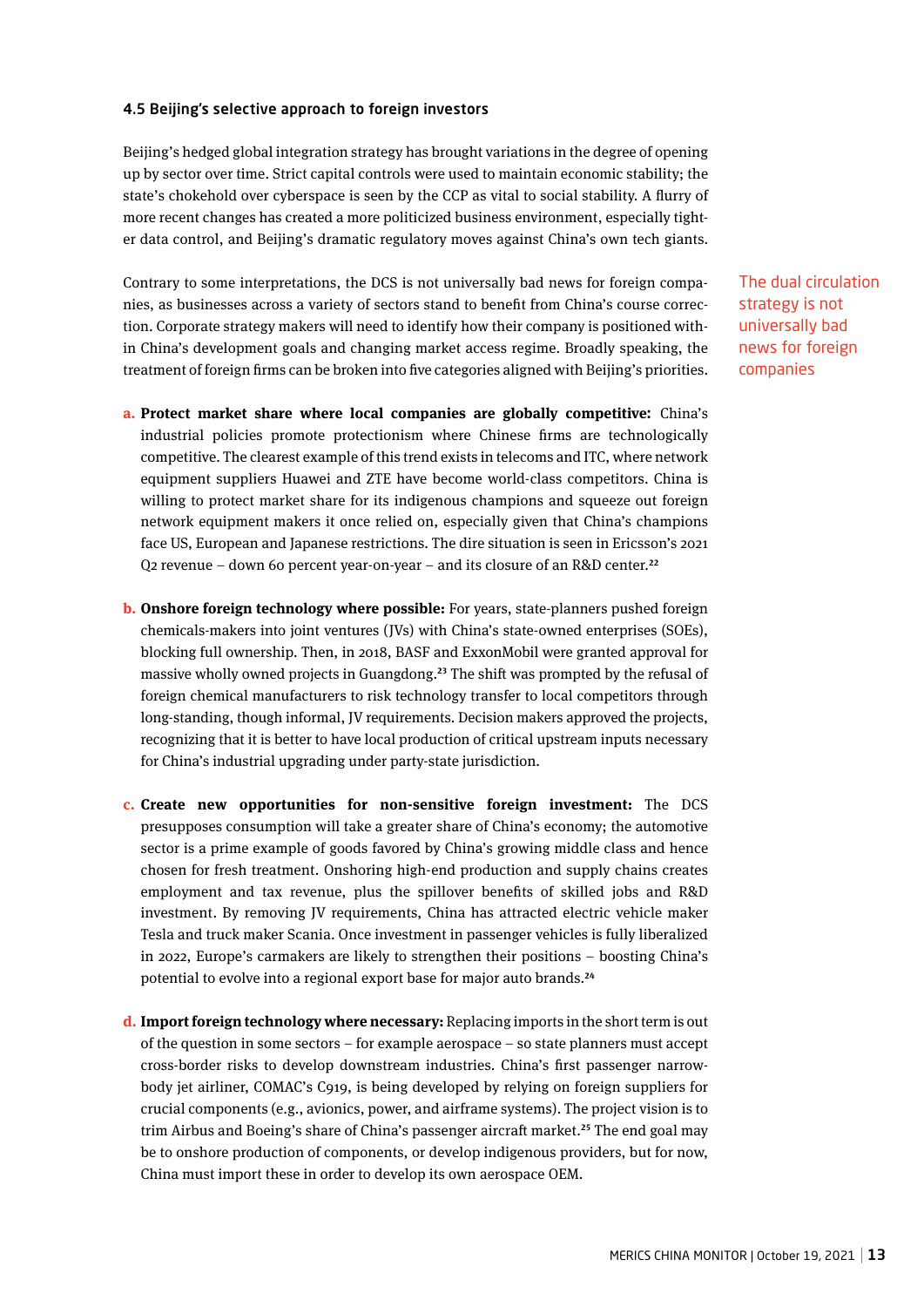**e. Integrate with global financial markets and promote the yuan abroad:** In recent years China has modified its capital controls to enable carefully managed integration with the global financial system. Better market access for foreign service provider like banks and insurers aim to foster better functionality, e.g., in risk management and capital allocation.**<sup>26</sup>** Recent expansion of channels for foreign investors facilitates capital inflows that then fall under CCP jurisdiction, while also partially offsetting the lost access to foreign capital markets caused by both China's new restrictions on its companies listing abroad as well as the impending delisting of Chinese companies from US markets.**<sup>27</sup>** Further opening is crucial to increase China's economic power and promote greater internationalization of the yuan, but stability maintenance trumps the appeal of this goal and any relaxation has remained limited.

# 5. ECONOMIC SECURITY STRATEGY RISKS DECOUPLING AND TENSIONS

China's ideal relationship with the world would be to accelerate its economic and technological strength while remaining highly integrated in the global economy, on its own terms. But the politicization of globalization and rising tit-for-tat emphasis on securitization are narrowing the corridors for China's global integration.

As relations are being reset, the risks of mutual miscalculations are on the rise. China's turn towards self-reliance and greater assertion in the DCS feeds into an increasingly volatile setting in international relations. The resulting lack of trust is creating an environment where things could easily go terribly wrong with extreme implications on China's economic relations with Western liberal democracies and its own development. Hardline stances by either side could push China's economic development trajectory further towards boosting statist and protectionist voices and nationalist sentiment.

China is attempting to increase its relative economic power in the world. But the forceful push might be premature; China's dependence on technology, finance, and know-how remains high. Unrestricted access to foreign markets has been a major contributor to its economic rise and change in relative economic power. China runs the risk that the DCS's aims – to secure a selective integration with the world – will undermine its objectives and increasingly isolate it instead. Securitizing economic ties to achieve greater resilience comes at a price and risks harming China's own development.

Political considerations are beginning to dominate economic policy – an international trend – which in China manifests as nationalist concerns about Western encirclement trying to hold China's rise back. A downward spiral of divergence and decoupling seems the most likely outcome. Every move by China to pursue self-reliance strengthens voices in liberal market economies to tighten Beijing's access to foreign technologies, while every move by liberal market economies to restrict China's access to foreign technologies adds fuel to Beijing's self-reliance campaign. Unless this nosedive can be arrested, and guardrails that manage decoupling can be developed, it is difficult to see a future for deep economic and technological integration.

European companies face a choice between being considered unreliable by the CCP or doubling down, further localizing operations, and contributing to China's strategic goals. The challenge will be to show their willingness to meet the expectations of the Chinese government while protecting their global interests and long-term competitiveness. But the implications of missing out on China's vast market – for growth, innovation, and scale – are daunting.

Every move by China to pursue self-reliance strengthens voices in liberal market economies to tighten Beijing's access to foreign technologies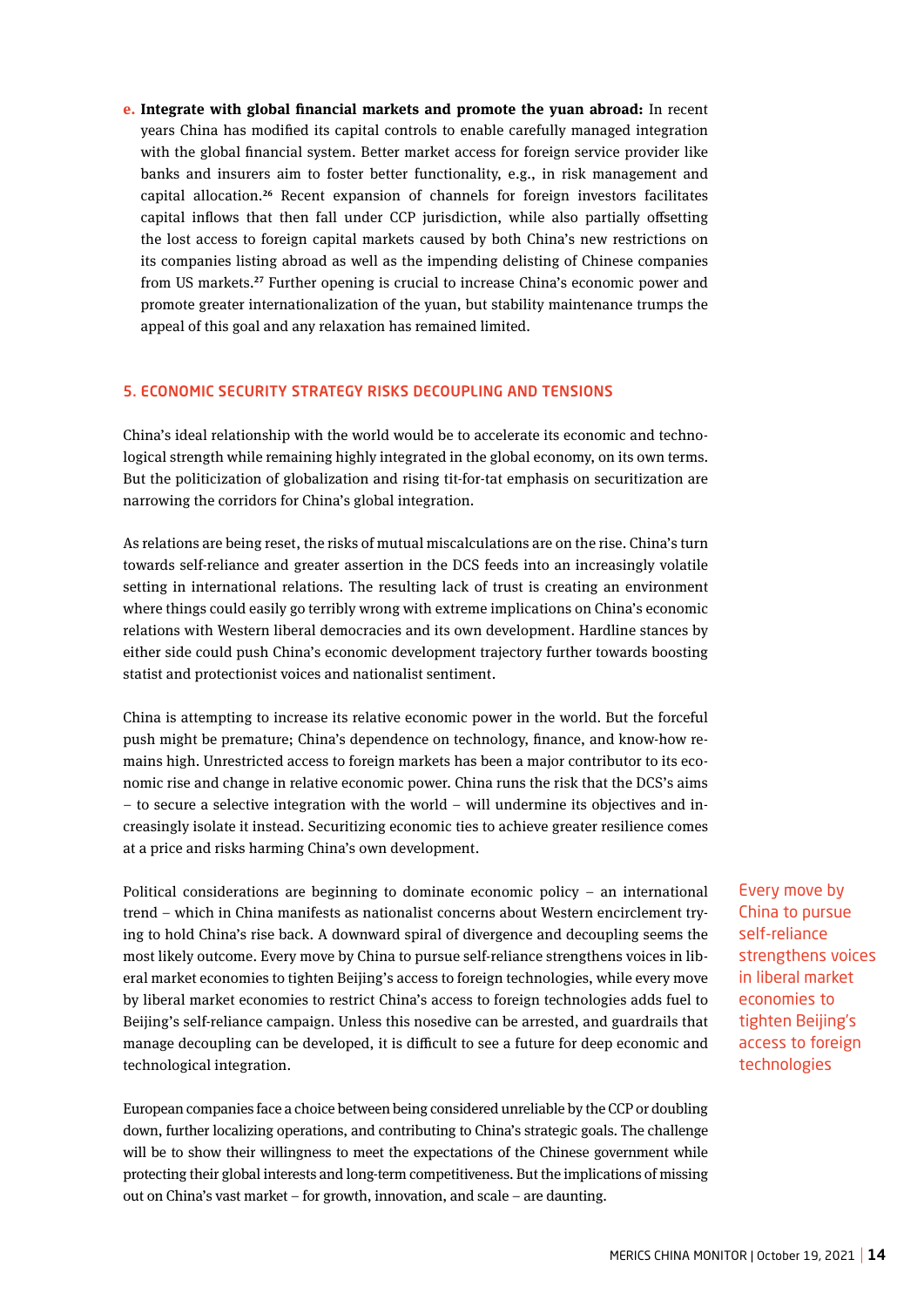# Implications for Europe

The latest data by the Chinese Ministry of Commerce shows that foreign direct investment (FDI) is up by 22.3 percent in yuan terms year-on-year in the first eight months of 2021. European companies are expanding their presence in order to safeguard business opportunities in China – at the same time that Chinese investment into Europe reached a 10-year low.**<sup>28</sup>** Surveys by the European and German chambers of commerce in China indicate many firms intend to expand current operations and deepen localization.**<sup>29</sup>**

Strong investment figures should not be taken as proof that decoupling is not happening. Changing global dynamics and rapidly emerging tech divergence are forcing companies to create firewalled local solutions for China. A shift in the cross-border flow of people, ideas, and goods is already changing the setup of economic relations between Europe and China. The DCS pushes the corporate mantra "in China, for China" to a new level. Foreign companies are localizing supply chains, data, and research to juggle the evolving compliance dilemmas in China, the EU, and the US.

China's changing views on global economic integration mean that foreign firms are granted access to a market that resembles a fortress currently being reinforced. It comes at the cost of true economic interdependence with globally interlinked supply chains. Foreign firms are being pushed to adopt indigenous alternatives in all areas – suppliers, services, personnel, and partners. As a result, foreign operations in China are de facto on a pathway to becoming more like a local Chinese entity rather than integrated in global networks – they are not decoupling from China, but rather decoupling their China operations from their global ones.

European companies in China can expect new challenges and opportunities as China shifts course. Some, like digital services and network equipment, will be driven out of the market over time. Others face growing opportunities, but with rising costs. Non-sensitive sectors like automakers and consumer goods and electronics providers fit nicely into China's ambition to expand domestic consumption. China will welcome sectors that can onshore their technology and supply chains to strengthen its industrial base e.g., chemical manufacturers or industrial machinery producers. All European companies will have to explore how much they need to localize their supply chains, manufacturing and network equipment, software, data systems, and human resources in order to align with growing securitization.

European political leaders will have to face the impacts of such corporate decisions. Lost economies of scale will cut into European jobs and global competitiveness. National security threats emanating from China will need to be confronted, and Europe will require its own onshoring and diversification process where key sectors are overly reliant on China. Diplomacy to rebalance the economic relationship must be maintained. However, European decision-makers will need to consider how to mitigate the risks to economic interests and manage the ongoing divergence between China and the world, at least to the extent that China is willing to reciprocate and produce results.

Foreign firms are granted access to a market that resembles a fortress currently being reinforced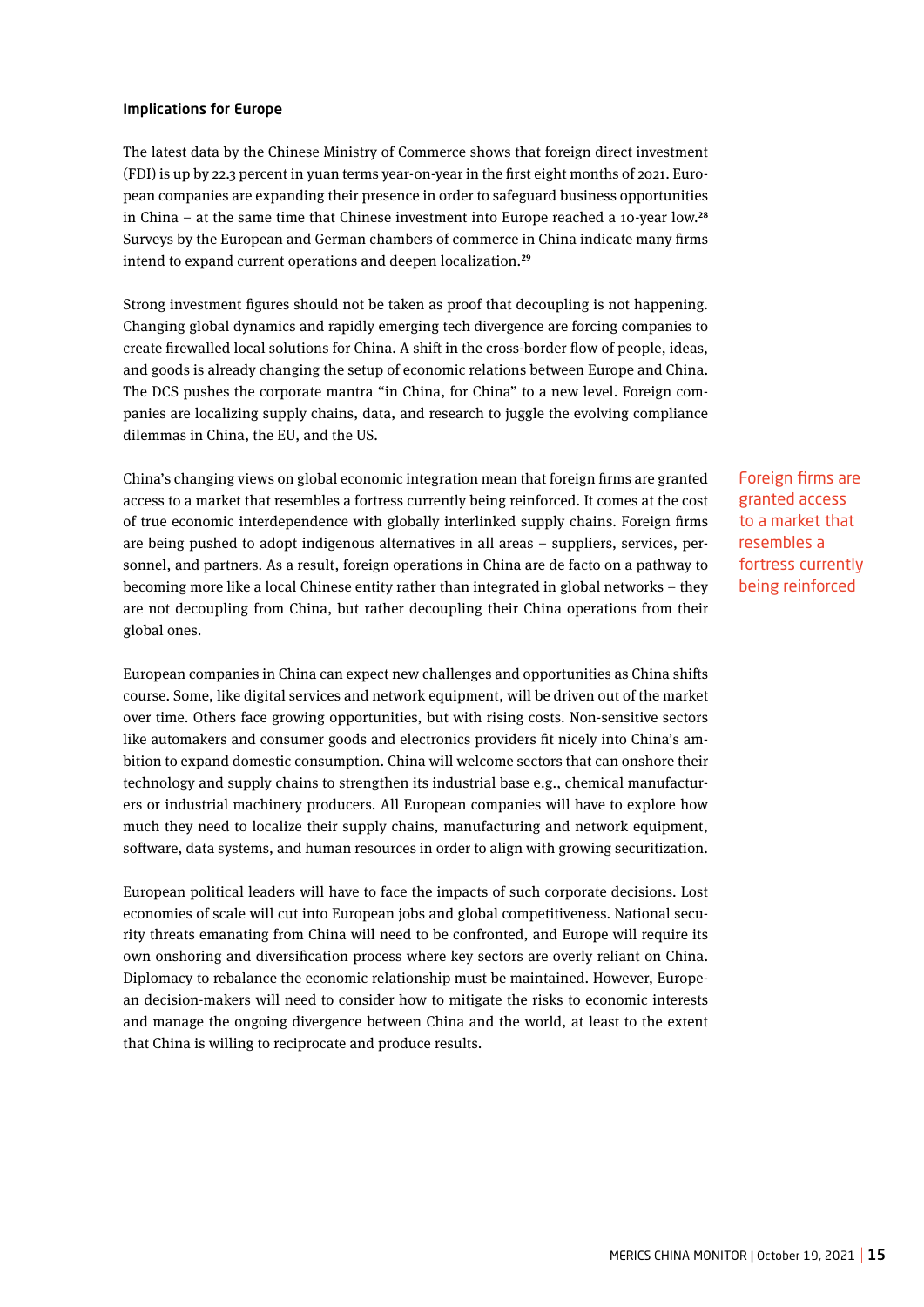# Annex: Glossary of terms

 $\bullet$ 

| <b>TERM / PHRASE</b>                                                     | <b>MEANING</b>                                                                                                                                                                                                                                                                                                                                                                                                                                        | <b>HISTORICAL CONTEXT</b>                                                                                                                                                                                                                                                                                 |
|--------------------------------------------------------------------------|-------------------------------------------------------------------------------------------------------------------------------------------------------------------------------------------------------------------------------------------------------------------------------------------------------------------------------------------------------------------------------------------------------------------------------------------------------|-----------------------------------------------------------------------------------------------------------------------------------------------------------------------------------------------------------------------------------------------------------------------------------------------------------|
| 两头在外;<br>大进大出<br>Great Interna-<br>tional Circulation<br><b>Strategy</b> | China's export-led development model, us-<br>ing its cheap labor force to become a major<br>manufacturing hub, deeply integrated in<br>global value chains. The strategy produced<br>export-oriented manufacturing industries<br>that imported components and re-exported<br>finished goods.                                                                                                                                                          | The phrase was coined by researcher<br>Wang Jian (王建) in an Economic Daily<br>article in 1988. <sup>30</sup> It became the guiding<br>principle for economic development<br>through the 1990s and early 2000s as<br>China became the "factory of the world".                                              |
| 自力更生<br>Self-reliance                                                    | The term encapsulates the government's<br>overarching goal of maintaining control<br>over economic development by reducing<br>reliance on foreign inputs. It usually refers<br>to lessening dependence on foreign inputs<br>in strategic areas, particularly those that<br>could pose a risk to national security.                                                                                                                                    | Championed by Mao Zedong (毛泽<br>东) as early as 1945 as a wartime<br>necessity. <sup>31</sup> It remained an important<br>concept and influenced the policies<br>of all China's leaders. Since 2018, Xi<br>Jinping has placed renewed emphasis<br>on "self-reliance."                                      |
| 自给自足<br>Autarky /<br>self-sufficiency                                    | Elimination of dependence on foreign<br>countries (and their political influence),<br>especially for food and industrial products.<br>China may have aspired to achieve eco-<br>nomic self-sufficiency in the past, but it<br>was never entirely isolated from the global<br>economy in practice.                                                                                                                                                     | Partially pursued by Mao Zedong after<br>a period of dependence on Soviet aid in<br>the 1950s and 1960s. China still trad-<br>ed selectively with Western countries<br>during those decades and was not fully<br>self-sufficient. <sup>32</sup>                                                           |
| 自主创新<br>Indigenous inno-<br>vation                                       | A concept with the goal to turn China into<br>a technological powerhouse able to inno-<br>vate independently and reduce reliance on<br>foreign technologies. As a strategy, it re-<br>fers to government efforts to support the<br>development and production of high-end<br>goods, especially technologies, by domes-<br>tic firms in China.                                                                                                         | A key part of China's science and tech-<br>nology work since 2006. Gained prom-<br>inence, and international pushback,<br>with the "Made in China 2025" strategy<br>and import substitution targets. <sup>33</sup> It is<br>included in the 14 <sup>th</sup> Five-Year Plan.                              |
| 自主可控<br>Autonomous<br>and controllable<br>(ABC)                          | Refers to the goal of safe and secure<br>industrial and supply chains, that are less<br>vulnerable to external shocks, by reducing<br>dependence on foreign inputs. The term is<br>also used in the context of cybersecurity,<br>where security and reliability of informa-<br>tion networks, products, and services is<br>deemed a matter of national security.                                                                                      | First discussed in a CCP strategy for<br>digitalization from 2006-2020, A&C<br>principles have moved from being<br>chiefly about cybersecurity concerns to<br>being more all-encompassing of entire<br>value chains. Use of the term in official<br>documents has increased dramatically<br>in 2020/2021. |
| 关键信息基础<br>设施<br>Critical Informa-<br>tion Infrastruc-<br>ture (CII)      | CII rules intend to enhance China's cyber-<br>security across a wide range of industries.<br>Companies covered by the measures are<br>expected to tighten their cybersecurity<br>and create internal review mechanisms.<br>Similarly, regulators are to have tighter<br>oversight over CII operators, and will over-<br>see CII national security reviews of both<br>specific equipment/services, as well as<br>their customers to ensure compliance. | Found in the 2017 Cybersecurity Law,<br>the regulations surrounding CII have<br>grown in scope and complexity. As<br>China proceeds to crack down on data<br>governance, it is expected that further<br>measures to tighten CII security will be<br>released.                                             |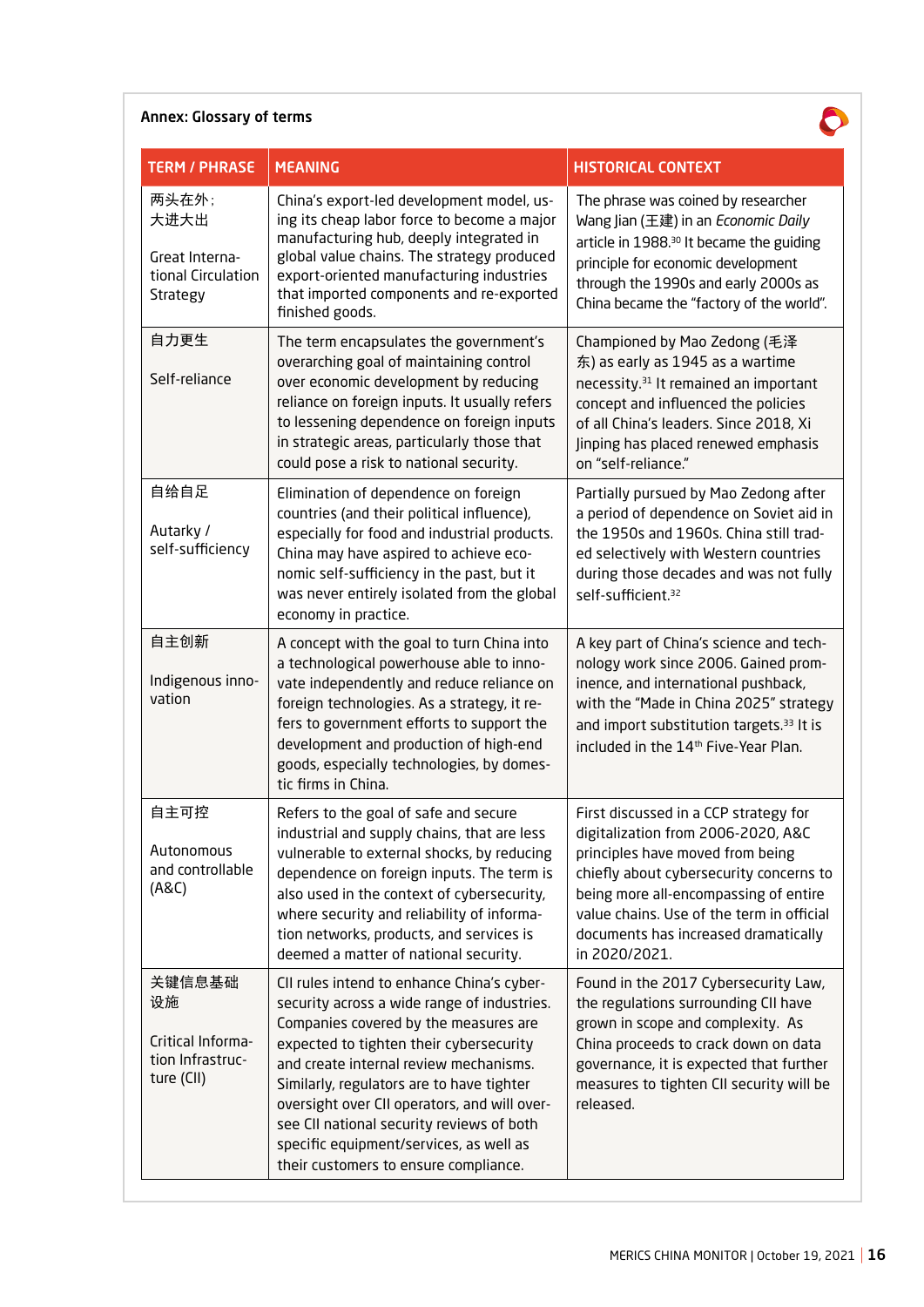#### **ENDNOTES**

- 1 | Center for Strategic & International Studies (2020). "Dual Circulation and China's New Hedged Integration Strategy." August 24. https://www.csis.org/analysis/dual-circulation-and-chinas-new-hedged-integration-strategy. Accessed: October 4, 2021.
- 2 | World Bank Open Data (2021). https://data.worldbank.org/indicator/NY.GDP.MKTP.CD?end=2020&locati ons=CN-1W&start=2001&view=chart. Accessed: October 4, 2021. Calculation based on figures for nominal GDP (current USD).
- 3 | World Bank Open Data (2021). https://data.worldbank.org/indicator/NY.GDP.PCAP.KD.ZG?end=2020&locations=CN&start=1979. Accessed: October 4, 2021.
- 4 | Yu, Miaojie 余淼杰 (2020). ""大变局"与中国经济"双循环"发展新格局 (The "big shift" and the new pattern of "dual circulation" development of the Chinese economy)." Journal of Shanghai University of International Business and Economics (上海对外经贸大学学) 1-10.
- 5 | Ding, Yifan 丁一凡 (2020). 面对慢全球化, 中国有多少底气? (How strong is China in the face of slow globalisation). November 11. Center for International Security and Strategy Tsinghua University. http://ciss.tsinghua.edu.cn/info/ltyc\_dks/2628. Accessed: October 4, 2021. Wang, Yuzhu 王玉柱 (2020). "发展阶段、技术民族主义与全球化格局调整——兼论大国政治驱动的新区 域主义 (Development stages, techno-nationalism and the restructuring of the globalization landscape: Discussing the new regionalism driven by great power politics)." 世界经济与政治 (World Economics and Politics) 11: 136-155.
- 6 | Pu, Qingping 蒲清平 and Yang, Conglin 杨聪林 (2020). "构建"双循环"新发展格局的现实逻辑、实施 路径与时代价值 (The realistic logic, implementation path and contemporary value of building a 'dual circulation' new development pattern)." 重庆大学学报社会科学版 (Journal of Chongqing University Social Science Edition): 1-11.

Huang, Qunhui 黄群慧 (2020). ""双循环"新发展格局:深刻内涵、时代背景与形成建议 (The new development pattern of "dual circulation": Its profound connotation, contemporary background and formation suggestions)." 北京工业大学学报社会科学版 (Journal of Beijing University of Technology Social Science Edition): 1-7.

Ding, Yifan 丁一凡 (2020). 面对慢全球化,中国有多少底气? (How strong is China in the face of slow globalisation). November 11. Center for International Security and Strategy Tsinghua University. http://ciss.tsinghua.edu.cn/info/ltyc\_dks/2628. Accessed: October 4, 2021.

- 7 | Xinhua (2020). "中央经济工作会议在北京举行 习近平李克强作重要讲话 (Central Economic Work Conference Held in Beijing, Xi Jinping and Li Keqiang Deliver Important Speeches)." December 18. http://www.xinhuanet.com/politics/leaders/2020-12/18/c\_1126879325.htm. Accessed: October 4, 2021.
- 8 | Zhou, Qiren 周其仁 (2019). "中国经济的出路 深度好文 (The way out for China's economy In-depth article)." July 24. https://www.sohu.com/a/329117318\_358836. Accessed: October 4, 2021.
- 9 | Lin, Justin Yifu 林毅夫 (2021). "What does China's 'dual circulations' development paradigm mean and how it can be achieved?" China Economic Journal, 14(2): 120-127.
- 10 | Institute of International and Strategic Studies, Peking University (2019). "中美经济脱钩与技术脱钩的可 能性及其后果 – 学术研讨会综述 (Seminar Summary: The Possibility and Consequences of Economic and Technological Decoupling between China and the United States)" July 22. https://mp.weixin. qq.com/s/T\_pa-vLnQcbbyR\_BJJOugQ. Accessed: October 4, 2021. Qiu, Yuanping 裘援平 (2020). "全球化的时代逻辑与中国 (The contemporary logic of globalization and China)." December 6. https://huazhi.nju.edu.cn/b2/30/c32155a504368/page.htm. Accessed: October 4, 2021.
- 11 | Xi, Jinping 习近平, Qiushi (2020). "国家中长期经济社会发展战略若干重大问题 (Some major issues in the medium and long-term national economic and social development strategy)." October 31. http://www.qstheory.cn/dukan/qs/2020-10/31/c\_1126680390.htm. Accessed: October 4, 2021.
- 12 | Xinhua (2021). "中华人民共和国国民经济和社会发展第十四个五年规划和2035年远景目标纲要 (Outline of the Fourteenth Five-Year Plan for National Economic and Social Development of the People's Republic of China and Vision for 2035)." http://www.xinhuanet.com/2021-03/13/c\_1127205564.htm. Accessed: October 4, 2021.
- 13 | Xi, Jinping 习近平, Qiushi (2021). "把握新发展阶段,贯彻新发展理念,构建新发展格局 (Grasp the new development stage, implement the new development concept and build a new development pattern).' April 30. http://www.qstheory.cn/dukan/qs/2021-04/30/c\_1127390013.htm. Accessed: October 4, 2021.
- 14 | Yu, Yongding 余永定, Sina Finance (2020). "怎样实现从"国际大循环"到 "双循环"的转变? (How to achieve the transition from "international circulation" to "dual circulation"?)." August 18. https://finance.sina.com.cn/zl/china/2020-08-18/zl-iivhvpwy1713127.shtml. Accessed: October 4, 2021.
- 15 | Wei, Lingling, The Wall Street Journal (2020). "China's Xi Speeds Up Inward Economic Shift." August 12. https://www.wsj.com/articles/chinas-xi-speeds-up-inward-economic-shift-11597224602. Accessed: October 4, 2021.
- 16 | Wang, Yiming 王一鸣, Sina Finance (2020). ""双循环"不在"内外"而在"循环" ("Dual circulation" is not about "inside and outside" but about "circulation")." September 5. https://finance.sina.com.cn/hy/ hyjz/2020-09-05/doc-iivhuipp2638159.shtml?mc\_cid=c47b5eb18a&mc\_eid=2a1ec643bb. Accessed October 4, 2021. Cheng, Siwei 程思炜, Caixin (2020). "王一鸣:外资企业是形成双循环格局的重要媒介 (Wang Yiming: Foreign companies are an important medium for the formation of the dual circulation pattern)." August 14. https://economy.caixin.com/2020-08-14/101592999.html. Accessed: October 4, 2021.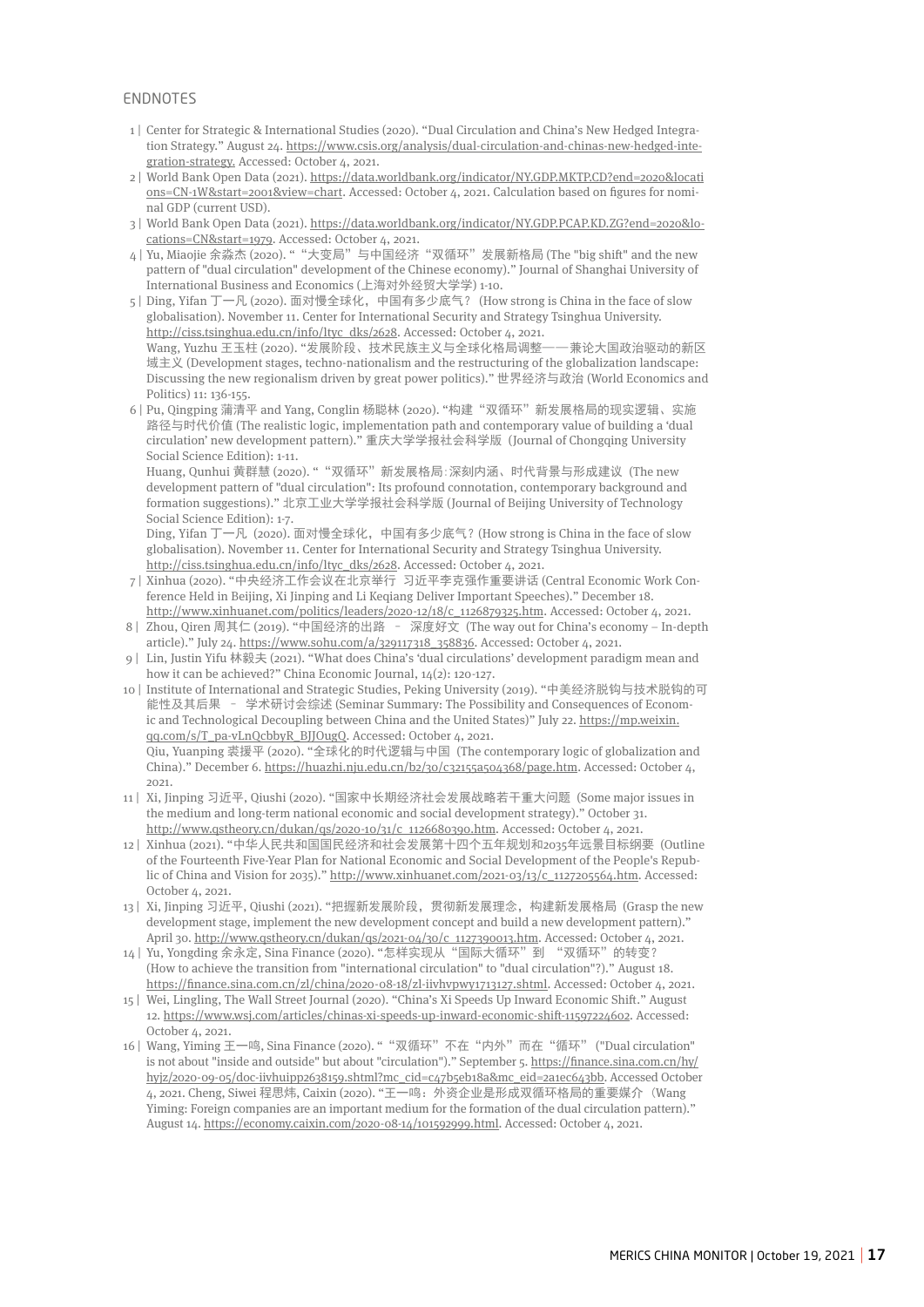- 17 | Xi, Jinping 习近平, Qiushi (2021). "把握新发展阶段,贯彻新发展理念,构建新发展格局 (Grasp the new development stage, implement the new development concept and build a new development pattern)." April 30. http://www.qstheory.cn/dukan/qs/2021-04/30/c\_1127390013.htm. Accessed: October 4, 2021. Liu, He 刘鹤, State Council (2020). "加快构建以国内大循环为主体、国内国际双循环相互促进的新发展 格局 (Accelerate the construction of domestic circulation as the main driver and with the domestic and international circulations both promoting a new development model.)" November 25. http://www.gov.cn/guowuyuan/2020-11/25/content\_5563986.htm. Accessed: October 4, 2021.
- 18 | CGTN (2017). "Full Text of Xi Jinping keynote at the World Economic Forum in 2017." January 17. https://america.cgtn.com/2017/01/17/full-text-of-xi-jinping-keynote-at-the-world-economic-forum. Accessed: October 4, 2021. CGTN (2021). "Full text of Xi Jinping speech at the virtual Davos Agenda event in 2021" January 26.

https://news.cgtn.com/news/2021-01-25/Full-text-Xi-Jinping-s-speech-at-the-virtual-Davos-Agenda-event-Xln4hwjO2Q/index.html. Accessed: October 4, 2021.

- 19 | European Union Chamber of Commerce in China (2021). "Business Confidence Survey 2021." https:// www.europeanchamber.com.cn/en/publications-business-confidence-survey. Accessed October 4, 2021.
- 20 | Blanchette, Jude and Polk, Andrew, CSIS (2020). "Dual Circulation and China's New Hedged Integration Strategy" August 24. https://www.csis.org/analysis/dual-circulation-and-chinas-new-hedged-integration-strategy. Accessed: October 4, 2021.
- 21 | National Development and Reform Commission (2020). "外商投资准入特别管理措施(负面清单)(2020 年版)" June 24. http://www.gov.cn/zhengce/zhengceku/2020-06/24/5521520/files/be781ea640f445b3bb13ac3ad08604b1.pdf. Accessed: October 4, 2021. Gunter, Jacob, MERICS (2021). "Reality check: How welcome are foreign investors in China?" September 3. https://merics.org/en/short-analysis/reality-check-how-welcome-are-foreign-inves-

tors-china. Accessed: October 4, 2021. 22 | Che, Pan, South China Morning Post (2021). "Ericsson to close major research centre in Nanjing

- amid shrinking 5G market share in China." September 9. https://www.scmp.com/tech/tech-war/article/3148185/ericsson-close-major-research-centre-nanjing-amid-shrinking-5g-market. Accessed: October 4, 2021.
- 23 | BASF (2019). "BASF commences its smart Verbund project in Zhanjiang, China." November 19. https://www.basf.com/global/en/media/news-releases/2019/11/p-19-403.html. Accessed: October 4, 2021. Chen, Aizhu 陈爱珠, Reuters (2021). "China's Guangdong starts building \$1 bln Huizhou gas terminal." July 26th. https://www.reuters.com/business/energy/chinas-guangdong-starts-building-1-bln-huizhougas-terminal-2021-07-26/. Accessed: October 4, 2021.
- 24 | Sebastian, Gregor, MERICS (2021). "In the driver's seat: China's electric vehicle makers target Europe." September 1. https://merics.org/en/report/drivers-seat-chinas-electric-vehicle-makers-target-europe. Accessed: October 4, 2021.
- 25 | Airframer (2021). "COMAC C919." https://www.airframer.com/aircraft\_detail.html?model=C919. Accessed: October 4, 2021.
- 26 | Zenglein, Max, MERICS (2019). "China's caution about loosening cross-border capital flows." June 19. https://merics.org/en/report/chinas-caution-about-loosening-cross-border-capital-flows. Accessed: October 4, 2021.
- 27 | Shen, Samuel and Woo, Ryan, Reuters (2021). "China to push on with opening capital markets to foreign investors." September 6. https://www.reuters.com/world/china/china-will-improve-opening-up-capital-market-securities-regulator-2021-09-06/. Accessed: October 4, 2021. Kharpal, Arjun, CNBC (2021). "Chinese tech stocks hammered as U.S. law threatens to delist firms from American exchanges" March 24. https://www.cnbc.com/2021/03/25/chinese-tech-stocks-fall-as-us-secbegins-law-aimed-at-delisting.html. Accessed: October 4, 2021.
- 28 | MERICS (2021). "Chinese FDI in Europe: 2020 update." June 16. https://merics.org/en/report/chinesefdi-europe-2020-update. Accessed October 4th, 2021.

29 | AHK (2021). "Business Confidence Survey 2020/2021". https://china.ahk.de/market-info/economic-data-surveys/business-confidence-survey. Accessed October 4, 2021. European Union Chamber of Commerce in European Union Chamber of Commerce in China (2021). "Business Confidence Survey 2021". https://www.europeanchamber.com.cn/en/publications-business-confidence-survey. Accessed October 4, 2021.

- 30 | Wang, Jian 王建, (1988). "选择正确的长期发展战略——关于国际大循环经济发展战略的构想 (Choose the Right Long-term Development Strategy – A Framework for 'the Great International Circulation' Economic Development Strategy)." January 5. 经济日报 (*Economic Daily*).
- 31 | Thomas, Neil, MacroPolo (2019). "Mao Redux: The Enduring Relevance of Self-Reliance in China." April 24. https://macropolo.org/analysis/china-self-reliance-xi-jin-ping-mao/. Accessed October 4, 2021.
- 32 | Ibid.
- 33 | McGregor, James, US Chamber of Commerce and APCO Worldwide (2010). "China's Drive for 'Indigenous Innovation': A Web of Industrial Policies." https://www.uschamber.com/sites/default/files/legacy/reports/100728chinareport\_0.pdf. Accessed October 4, 2021.